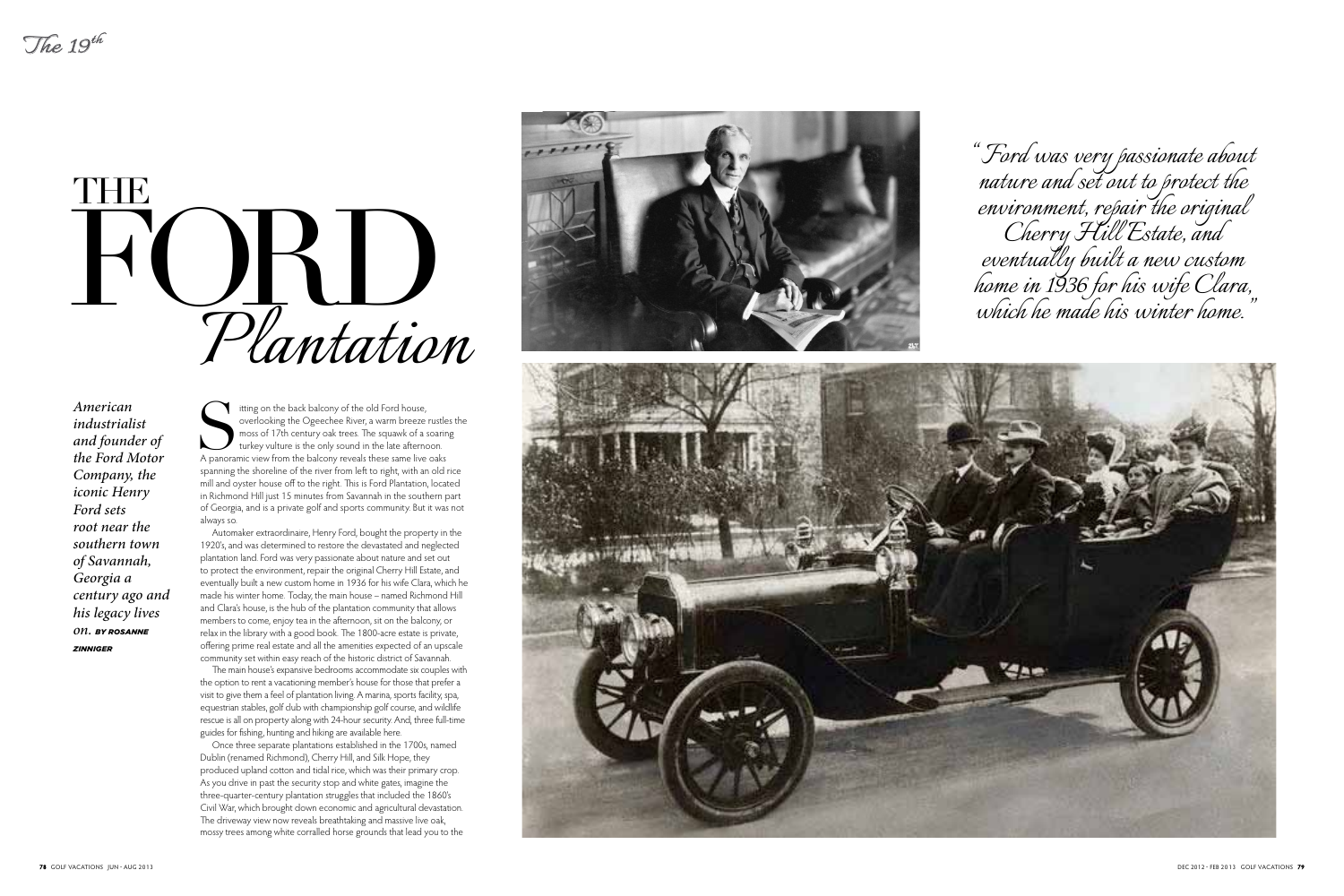







historic Ford main house and little remains of the tortured past now except those self-same live oaks and structural splendour of the property.

A stay at the main house estate is very much like a colonial style bed-and-breakfast, where the beds are comfy, the staff is personable, and the home, welcoming. A large formal dining and living room with parlour and majestic fireplace, breakfast room with paned windows, and library are maintained in the original Ford design, with old photographs of the Fords and the plantation in earlier years adorning its walls. In addition to the spectacular colonial style architecture and smell of timber that is used to build the home, the décor transports visitors back to a time when life was lived at a much slower pace. That same

include Hole 5, a par 4 at 383 yards, with a blind tee shot that the venerable golf architect replicated from the original 14th hole at Prestwick, Scotland; the 8th, a fun, trouble-filled par 3 that is 193-yard long with a majestic 250-year-old oak loaming directly behind; the 448-yard par 4 13th with cord grass and water along the fairway that doglegs to the right where many water fowl, the occasional alligator, and jumping mullet fish flying out of the water can be sighted; and the final hole, a 534-yard par 5 that leads up through a slightly elevated terrain with water on the right.

In the evening, have a pre-dinner drink and relax by a majestic fireplace in the Colonial-styled parlour of the main house, before savouring international cuisine by executive chef Juan Carlos. Fresh ingredients from the plantation are incorporated in a customised daily menu that includes the "catch of the day" from surrounding waters – both river and ocean.

> No matter how it plays later on, it will certainly proffer strategic golf through a forest of immense oak trees, pines,

philosophy is true at the plantation today.

The early morning sun streams in paned windows and the bustle of staff in the kitchen below, along with the heavenly scent of their homemade blueberry muffins and aromatic coffee announces the start of the day.

Take breakfast on the balcony overlooking the river or in the breakfast room with a view of the rose garden and Old 1870's Rice Mill. The old mill was converted by Ford into his part-time research laboratory, which also provided steam to the Richmond Estate Home, and is now privately-owned and occupied. After breakfast, a round of golf is in order and perhaps a little fishing as well. It is not unheard of a member shooting a couple of holes of golf and then taking a break to fish in the lake, and then shoot a few more holes of golf and fish. The pace is that laidback. Just the same, a short golf cart ride to the golf club will take you through some quaint neighbourhoods, revealing custom homes, some of which emulate the main house.

There is usually no need for a tee time at the Plantation course as the membership is small. The Pete Dye designed 18-hole par 72 golf course was commissioned in 1984 by a wealthy Saudi businessman, Garth Pharaon, also one of the many landowners here at the plantation, with an unlimited

budget and free hand to do whatever is necessary.

Pharaon desired to build a course in the tradition of Bobby Jones's Augusta National Golf Course and took 3 years to complete. Then called 'The Sterling Bluff Golf Course', it is divided by Lake Clara at Hole 10, and Hole 1 is situated near the clubhouse and Rose Hill Community where the first Ford home was inhabited. Majestic live oaks and over 250 acres of freshwater lakes contribute to this scenic landscape in which the first nine holes were designed after a parkland style golf course, and the back nine Scottish links-style layout created on once plantation rice fields before Ford himself turned them to lettuce fields.

 Presently, it is maintained to the original 1980's design with deviations and changes to bunkers and greens over the years due to owner changes and challenges with consistent upkeep, especially since the back nine was built in the middle of the Cherry Hill rice fields. But the course is also undergoing a restoration project that will take another year to rebuild beginning this fall. The plan, to top US\$7 million, includes constant involvement with Pete Dye, and will focus on restoring the exact detail of his sculptured bunkers, greens and fairways.

C.W. Canfield, golf professional at the Plantation, commented: "With an aging golf course, we've had to be creative with our agronomic practices. One of the biggest improvements came with fertilisation efficiency. We use GPS tracking via soil samples to only fertilize areas that are in need of nutrients."

Nelson Caron, golf course superintendent, makes sure that his greens are quick, and at times, unforgiving. While it may all change next fall, some of the course highlights

*"The Pete Dye designed 18 hole par 72 golf course was commissioned in 1984 by a wealthy Saudi businessman, Garth Pharaon, also one of the many landowners here at the plantation, with an unlimited budget and free hand to do whatever is necessary."*